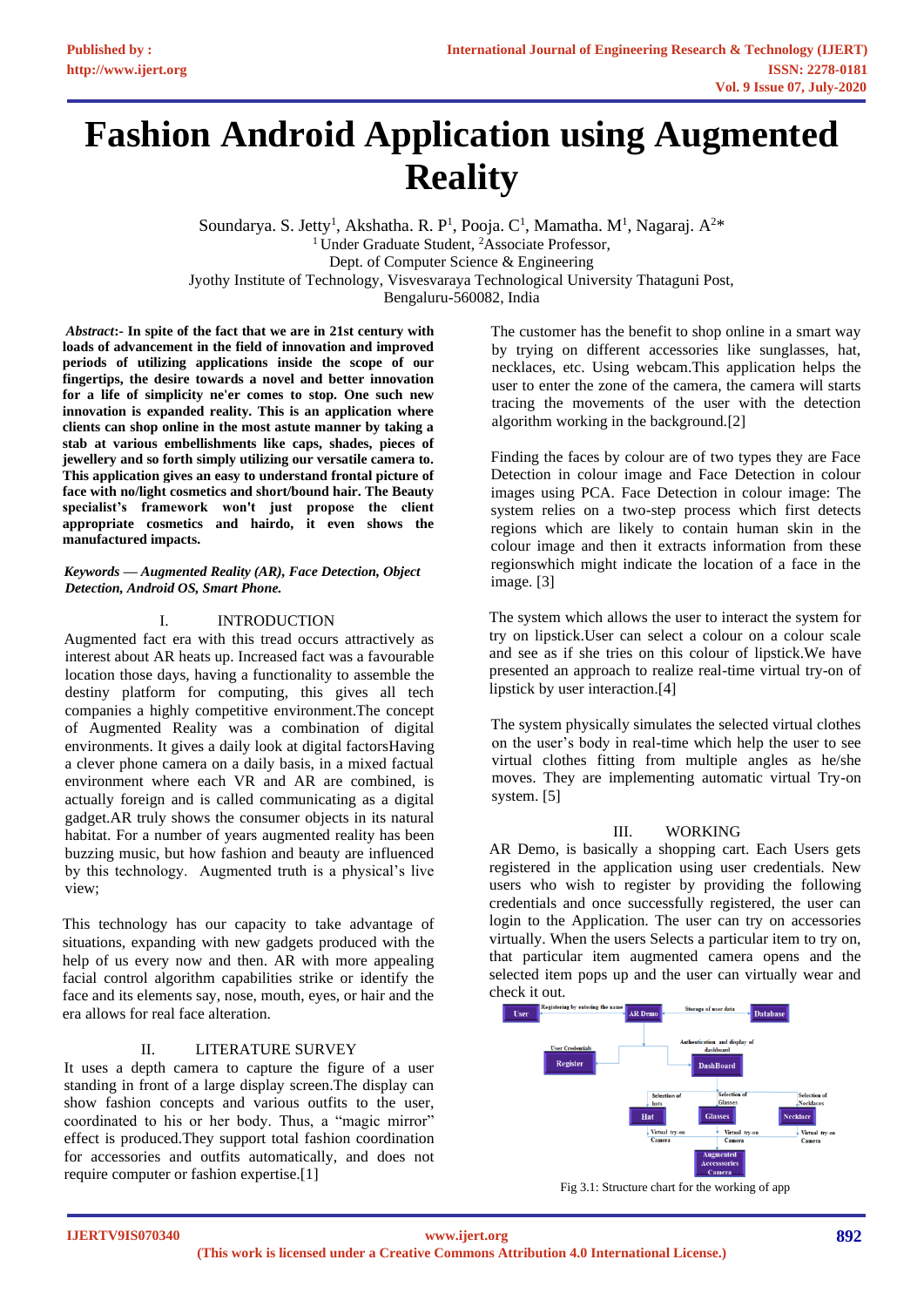- The computer system is connected to an android device. The application would run on the Android Studio software and the application gets installed on the respective \android device.
- After installed the application on the android device, the user then registers into the \application by entering the required user credentials such as first name, last name, email, phone number, and password.
- After registering to the application the user as to login by entering the email and password which he/she entered while registering.
- When the user logs in with correct user credentials the dashboard appears which as the different category of accessories .the user can select any of the accessories.
- Once the user selects the accessories category the related data will be displayed from where the user can select the accessory.
- Once the user selects the accessory the camera is opened and the selected accessory is displayed and the user can virtually wear the accessories and check out weather the accessory which they want to buy suits them or not.
- Once the user is done with all the trial he/she can logout from the application, which is redirect to the login page. From which you can exit the application.

# IV. IMPLEMENTATION



Fig 4.1: Splash page Once the user open the 'AR Demo' app the splash page appears showing the logo of the app.

|                      | LOGIN    |
|----------------------|----------|
| aryashetty@gmail.com |          |
|                      |          |
|                      | SIGN IN  |
|                      | Register |

Fig 4.2: Login Page

Once the user open the app splash page appears and then user has to log in by providing registered information such are email, password to try on the accessories.

| arya       | <b>REGISTER</b>      |  |
|------------|----------------------|--|
| shetty     |                      |  |
| 5432168763 |                      |  |
|            | aryashetty@gmail.com |  |
|            |                      |  |
| . 1        |                      |  |
|            | <b>REGISTER</b>      |  |
|            |                      |  |

If he/she is a new to this app then they have to register by providing the required user credentials such are name, mobile number,email,password, so that they can try on the accessories.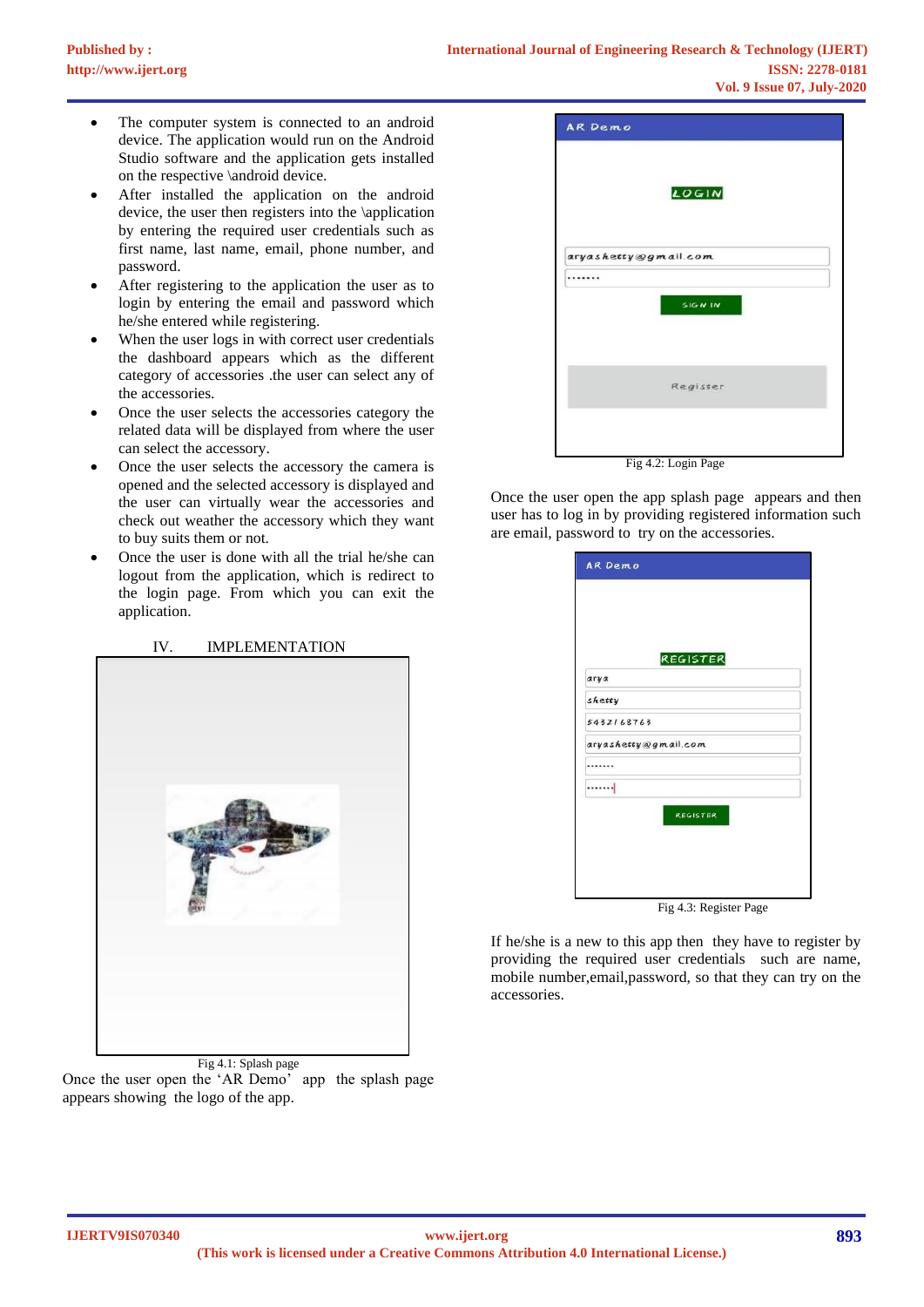

Fig 4.4 :Dashboard page

Once after the succesfull registration the dashboard paage will be displayed where the different accesssories are given such are hats, jewellery and sun glasses. Then the user has to select any one accessories which they want to try on then that particular accessories page will be displayed.



Fig 4.5: Demo of virtual hat Try-on

Here if user wants to try on the hat then he /she will have to click the button then the different types of hats will be displayed, here user can select any onehat which they want to try on virtually.

Then by clicking the particular hat, the virtual camera pop ups. And that selected item will be placed on them.

Here through which a user can know whether the accessories suits them or not. Which makes everyone to shop online easily.



Fig 4.6: Demo of virtual Sun glasses Try-on

Here if user wants to try on the Sun Glasses then he /she will have to click the button then the different types of hats will be displayed, here user can select any one Sun Glasses which they want to try on virtually.

Then by clicking the particular sun glass, the virtual camera pop ups. And that selected item will be placed on them.

Here through which a user can know whether the accessories suits them or not. Which makes any easier to shop online.



Fig 4.7: Demo of virtual JewelleryTry-on

If user wants to try on the jewellery then he /she will have to click the button then the different types of jewels will be displayed, here user can select any one necklace which they want to try on virtually.